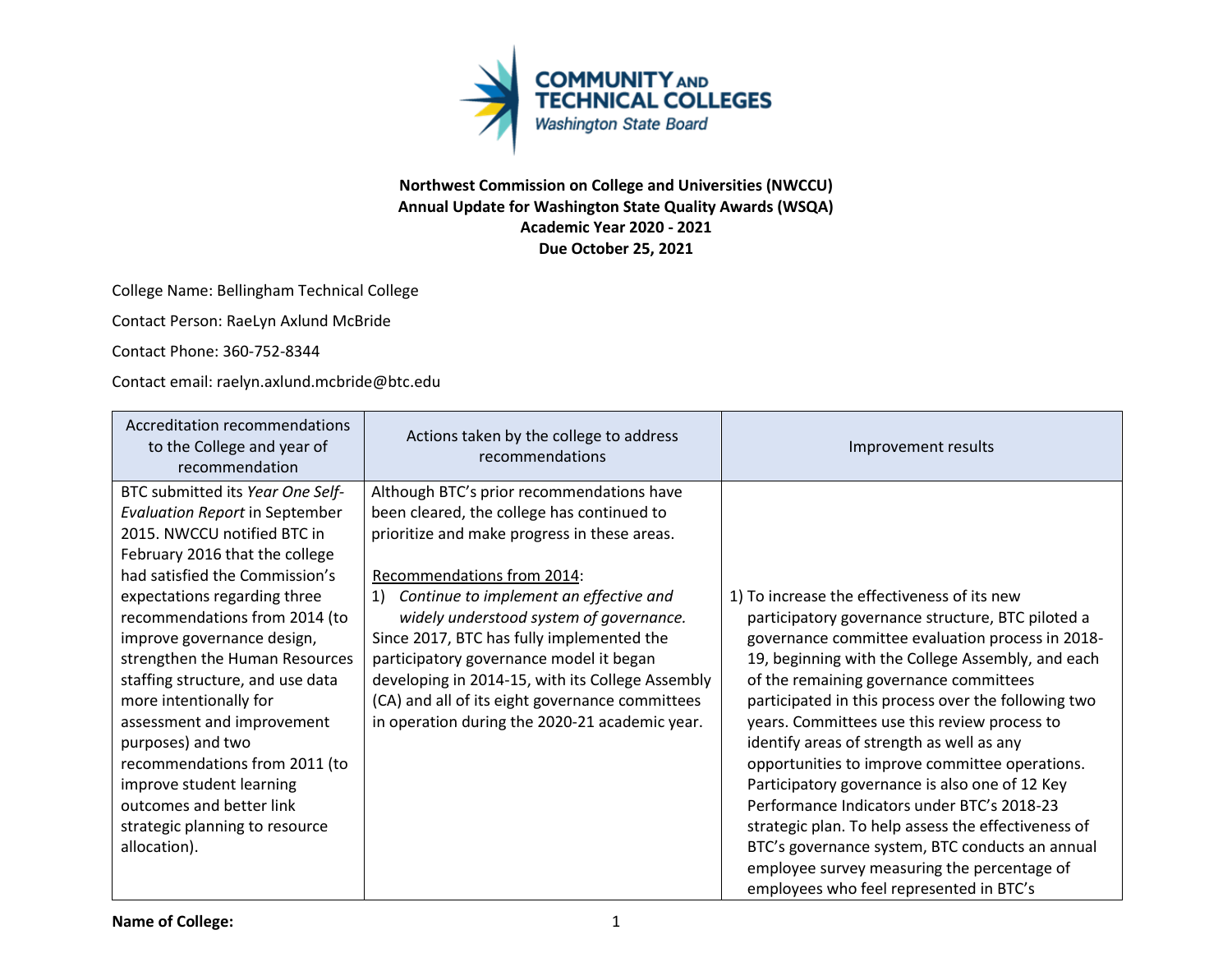| The college submitted an ad hoc<br>report in March 2016 in response<br>to the final remaining 2014<br>recommendation (to undergo<br>external fiscal audits), and<br>NWCCU notified BTC in July 2016<br>that the college had satisfied |                                                                                                                                                                                                                                                                                                                                                                                                                                                                                                                                                                                                                                                                        | participatory governance structure. Almost 90%<br>(89%) of employees who responded to the Spring<br>2021 survey indicated that they felt represented.<br>The college plans to continue refining its<br>participatory governance structure in the coming<br>years.                                                                                                                                                                                                                                                                                                                            |
|---------------------------------------------------------------------------------------------------------------------------------------------------------------------------------------------------------------------------------------|------------------------------------------------------------------------------------------------------------------------------------------------------------------------------------------------------------------------------------------------------------------------------------------------------------------------------------------------------------------------------------------------------------------------------------------------------------------------------------------------------------------------------------------------------------------------------------------------------------------------------------------------------------------------|----------------------------------------------------------------------------------------------------------------------------------------------------------------------------------------------------------------------------------------------------------------------------------------------------------------------------------------------------------------------------------------------------------------------------------------------------------------------------------------------------------------------------------------------------------------------------------------------|
| expectations.<br>The college submitted its Mid-<br>Cycle Self-Evaluation Report in<br>September of 2017 and hosted a<br>site visit in October 2017. No<br>recommendations resulted from<br>that report or visit.                      | 2) Employ qualified human resources personnel<br>to maintain and support the operational<br>functions of the college.<br>BTC filled the previously vacant position of<br><b>Executive Director of Human Resources in</b><br>January of 2015. The college filled this role with<br>an employee qualified to maintain and support<br>BTC's operational functions in the area of<br>human resources. BTC's Executive Director of<br>Human Resources left the college in July 2018<br>and BTC's Associate Director of Human<br>Resources, who has worked in the college's<br>Human Resources department since 1991, is<br>currently serving as Interim Executive Director. | 2) Over the past few years, with assistance from the<br>Interim Executive Director, HR staff and BTC<br>employees, BTC's College Assembly has approved a<br>substantial number of new and updated policies,<br>separated all procedures from policies, and has<br>increased consistency regarding application of BTC<br>policies and procedures.                                                                                                                                                                                                                                             |
|                                                                                                                                                                                                                                       | 3) Undergo and consider the results of an<br>external financial audit for each year of<br>operation.<br>The college began a regular schedule of annual,<br>full financial audits in Fall 2016. Auditor reports<br>since these audits were implemented have<br>included no management letters or findings.                                                                                                                                                                                                                                                                                                                                                              | 3) The college has improved its financial controls and<br>quality of financial reporting as a result of these<br>regular audits.                                                                                                                                                                                                                                                                                                                                                                                                                                                             |
|                                                                                                                                                                                                                                       | 4) Regularly use evaluation results to support<br>planning, practice, resource allocation,<br>application of institutional capacity, and<br>improvement as needed.<br>The college uses a variety of technologies to<br>collect, analyze, and share program<br>performance data, including Tableau software<br>and other tools to create multiple online<br>dashboards, which are developed and<br>maintained by BTC's Data & Research team<br>using a number of different state and college                                                                                                                                                                            | 4) Employees have more access to, confidence in, and<br>opportunities to engage with college data resources.<br>The college has created a robust data management<br>and access system, which has facilitated campus-<br>wide, data-informed planning and decision-making<br>efforts. BTC's Data & Research staff have focused on<br>creation of program-specific data dashboards and<br>alignment of this dashboard with the college's<br>Program Effectiveness Reports. As part of the<br>college's Guided Pathways initiative, the Data &<br>Research area is developing new and enhancing |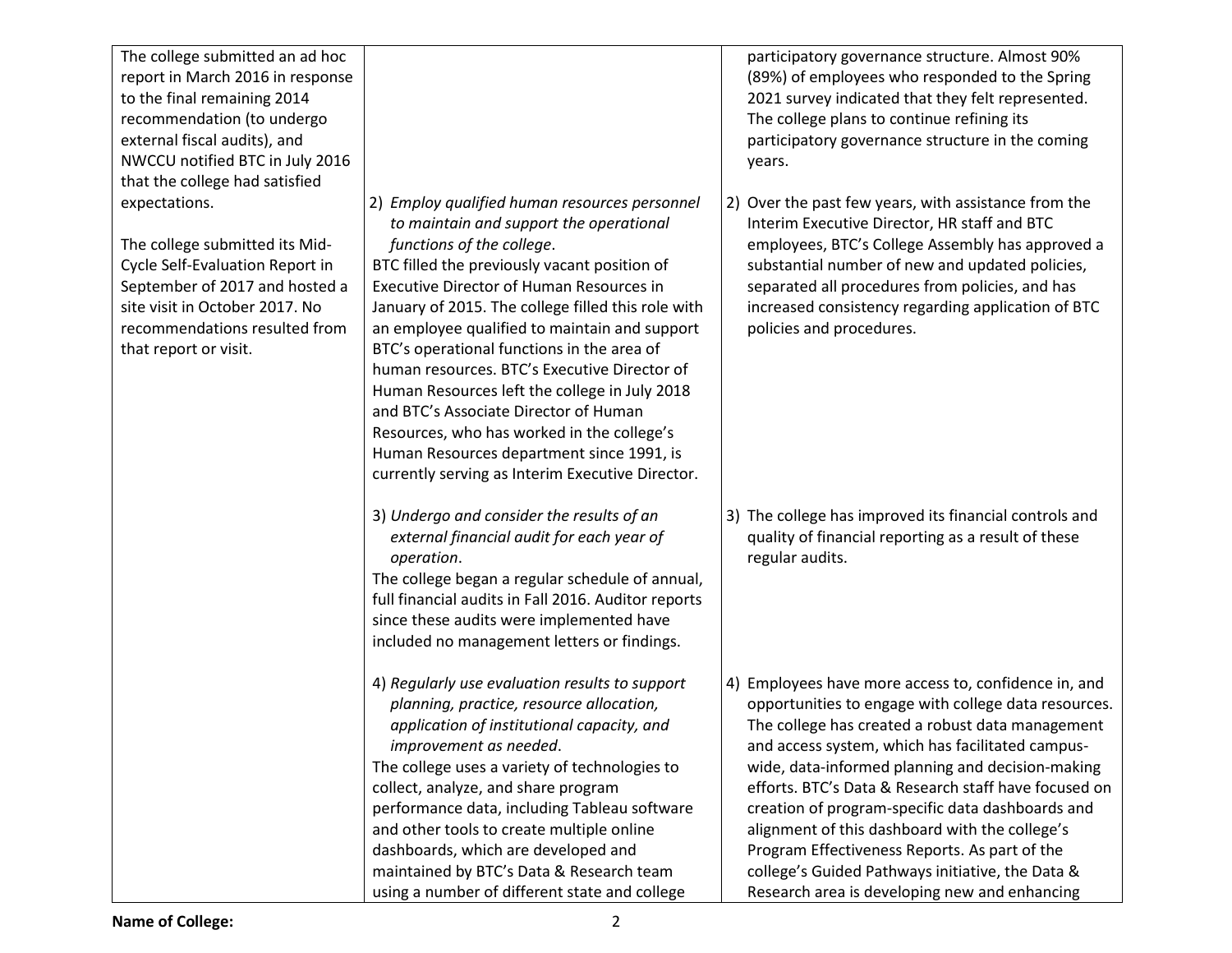| data sources. These interactive, real-time<br>dashboards are aligned with the college's Key<br>Performance Indicators, and allow faculty and<br>other campus employees to explore college and<br>program-level data. Dashboard topics include<br>enrollment, retention, course success,<br>transition, completion, and graduate outcomes.<br>Additional dashboards help employees track<br>progress on special BTC student success<br>initiatives. Data & Research staff also regularly<br>work with members of the campus community<br>to conduct specialized studies to inform                                                                                                                                                                                                                                                                       | existing data dashboards and other tools to enable<br>employees to analyze non-traditional student<br>outcomes in order to identify and respond to<br>barriers and service gaps for student populations.<br>The area is also creating an employee data literacy<br>program with focus on understanding equity data to<br>inform practice.                                                                                                                                                                                                                                     |
|--------------------------------------------------------------------------------------------------------------------------------------------------------------------------------------------------------------------------------------------------------------------------------------------------------------------------------------------------------------------------------------------------------------------------------------------------------------------------------------------------------------------------------------------------------------------------------------------------------------------------------------------------------------------------------------------------------------------------------------------------------------------------------------------------------------------------------------------------------|-------------------------------------------------------------------------------------------------------------------------------------------------------------------------------------------------------------------------------------------------------------------------------------------------------------------------------------------------------------------------------------------------------------------------------------------------------------------------------------------------------------------------------------------------------------------------------|
| planning and decision-making.<br>Recommendations from 2011:<br>1) Continue to make progress in fully completing<br>the assessment cycle by "closing the loop" to<br>demonstrate that student learning has been<br>achieved as stated.<br>The continued refinement of student learning<br>outcomes (SLOs) and assessments for programs<br>and courses has been an ongoing goal of the<br>college. As part of the college's focus on<br>development of effective SLOs, faculty and<br>administration have worked together to<br>improve SLO assessment processes, combining<br>course- and program-level SLO reports to<br>emphasize the integration of SLOs across the<br>curriculum, improve faculty training, streamline<br>the reporting process, and make the resulting<br>data more accessible for analysis and application<br>to future practice. | 1) This improved process for SLO development and<br>assessment ensures that faculty-working in<br>conjunction with the Executive Dean of Instruction,<br>deans, and Data & Research staff-will continue to<br>identify specific, measurable SLOs, define effective<br>assessment methods to measure student<br>achievement across each SLO, and engage in<br>meaningful use of assessment results to improve<br>the teaching and learning process. One of BTC's Key<br>Performance Indicators focuses on SLO achievement<br>at the course, program, and institutional levels. |
| 2) Improve connection between mission (core<br>themes and strategic planning) and the<br>allocation of resources.<br>BTC established a cross-constituency Planning<br>and Resource Allocation (PARA) governance<br>committee as one of BTC's eight governance<br>committees in Winter 2017. The charge of this<br>group is to develop, implement, and assess                                                                                                                                                                                                                                                                                                                                                                                                                                                                                           | 2) The PARA committee work has built stronger<br>connections between strategic planning and<br>resource allocation, while enhancing collaboration<br>and transparency around BTC budgeting and<br>planning processes. The committee continues to<br>work toward implementing a college-wide planning<br>and resource allocation process model, which will<br>move the campus toward a continuing full cycle of                                                                                                                                                                |